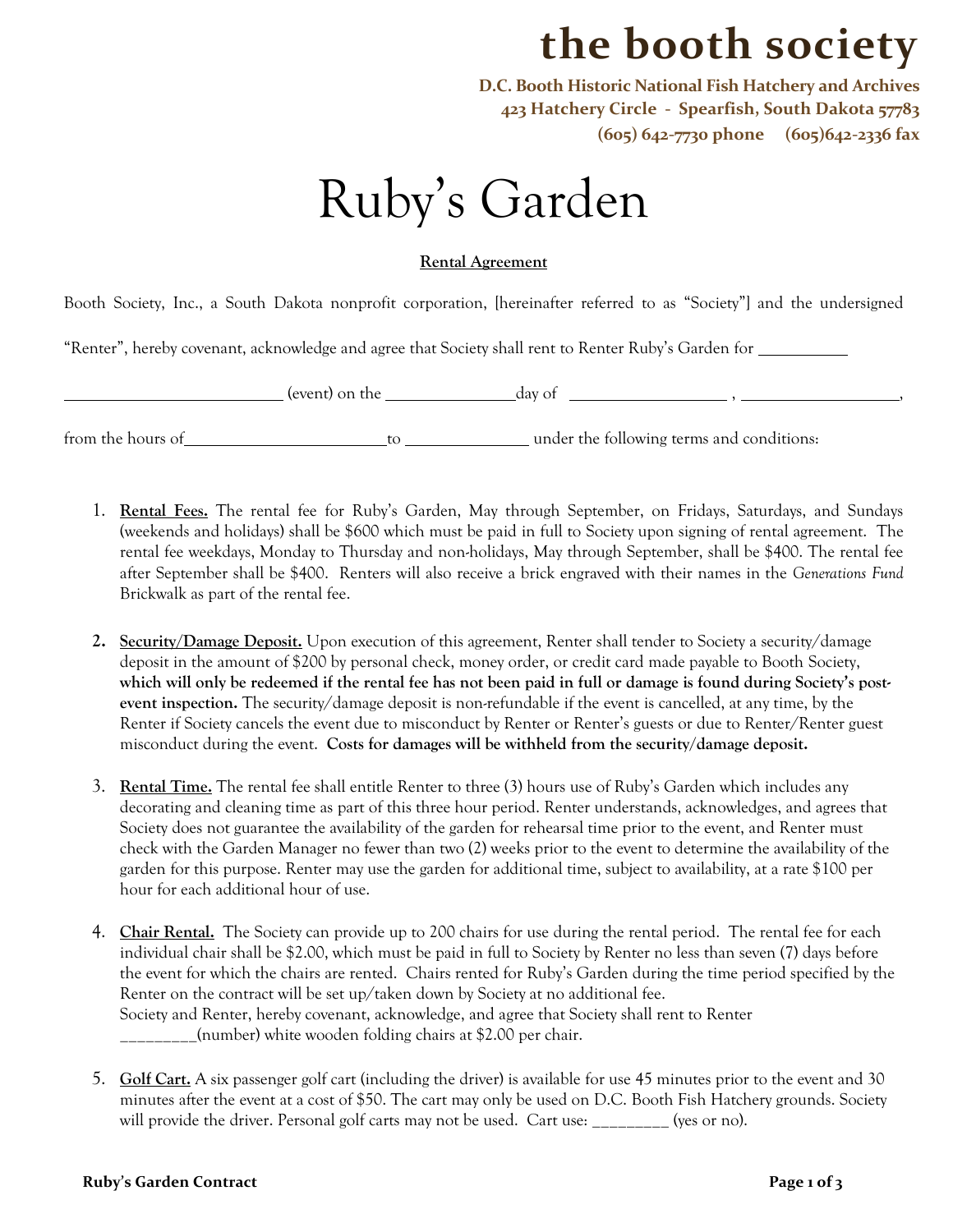- 6. **Restroom Facilities.** Restrooms are available at the Visitor's Center at the entrance of the D.C. Booth Fish Hatchery.
- 7. **Photography.** Couples choose national parks and facilities as beautiful wedding venues. Photographers and the wedding party need to make sure they do not unduly interfere with park visitors' access and enjoyment while taking photos. Please remember that this is first and foremost a national public facility.
- 8. **Additional Provisions Included.** Under the terms and conditions of this agreement, Renter is entitled to use the following: Ruby's Garden located behind the Booth House; eight (8) wrought iron garden benches (each bench seats two individuals); the back porch of the Booth House which is equipped with three (3) electrical outlets; the driveway located to the east of Ruby's Garden; the small bridge and yard located east of the driveway; the front porch of the Booth House; a restroom/changing room located directly behind Ruby's Garden and to the south of the Booth House; and a parking lot west of the Booth House with five (5) available parking spaces.
- 9. **Provisions Not Included.** Renter is not entitled to use the following: tables, chairs, decorating equipment (e.g., ladders, extension cords, etc); **or any portion of the interior of the Booth House**. Renter's use of Ruby's Garden is further subject to full and complete compliance by Renter with the terms and conditions set forth in Exhibit A, which Exhibit is attached hereto and incorporated in this agreement by reference.
- 10. **Alcohol Use.** The use of alcohol in Ruby's Garden or on the D.C. Historic National Fish Hatchery and Archives grounds is strictly prohibited. The Renter is liable for any violations; violations will result in the loss of the security/damage deposit.
- 11. **Costs of Enforcement**. Renter agrees that should Renter default on any term of this Agreement Renter agrees to pay all costs incurred by Society, including reasonable **attorney fees**, to enforce the terms of this agreement including but not limited to filing an action in a court of law.
- 12. **No Oral Modification.** Renter and Society agree that the terms of Renter's use of Ruby's Garden is governed solely by the terms of this Agreement and Renter and Society agree that any amendment or modification shall be by written amendment/modification signed by both Renter and Society.

| Renter's<br>Signature: Signature and Signature and Signature and Signature and Signature and Signature and Signature and Signature and Signature and Signature and Signature and Signature and Signature and Signature and Signature and S |                  |             |
|--------------------------------------------------------------------------------------------------------------------------------------------------------------------------------------------------------------------------------------------|------------------|-------------|
| Renter's<br>(Please Print)                                                                                                                                                                                                                 |                  |             |
| Renter's                                                                                                                                                                                                                                   |                  |             |
| Renter's                                                                                                                                                                                                                                   | [home]           |             |
|                                                                                                                                                                                                                                            | [cell]<br>[work] |             |
| <b>Ruby's Garden Contract</b><br>.                                                                                                                                                                                                         |                  | Page 2 of 3 |

Renter's e-mail address: